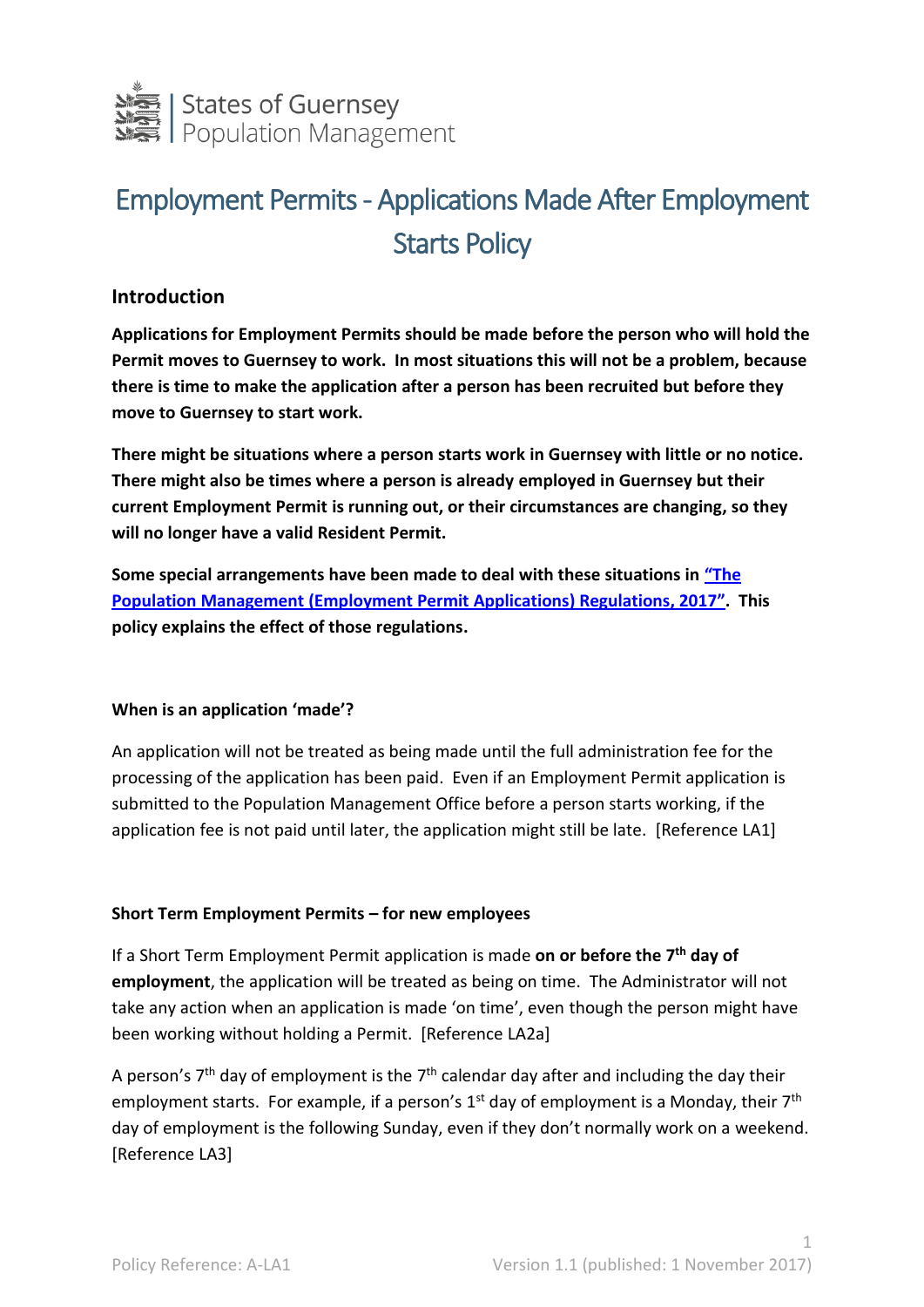If a Short Term Employment Permit application is made **after the 7 th day of employment but before the 15th day of employment,** the application will be treated as being late, and an application surcharge equal to 50% of the application fee will have to be paid before the application is treated as being 'made'. The Administrator will not usually take any enforcement action when an application is made 'late', even though the person will have been working without holding a Permit. [Reference LA4a]

A person's  $7<sup>th</sup>$  day of employment is the  $7<sup>th</sup>$  calendar day after and including the day their employment starts, and the 15<sup>th</sup> day is calculated in the same way. For example, if a person's 1<sup>st</sup> day of employment is a Saturday, their 7<sup>th</sup> day of employment is the next Friday, even if they don't normally work on a weekend; and their 15<sup>th</sup> day of employment will be the Saturday two weeks after the day their employment starts. [Reference LA5]

If a Short Term Employment Permit application is made **on or after the 15th day of employment,** the application will be treated as being 'overdue', and an application surcharge equal to 100% of the application fee will have to be paid before the application is treated as being 'made'. The Administrator will consider imposing a discretionary financial penalty against an employer who employs a person for 15 or more days without them holding a valid Certificate or Permit. If an employer makes an application that is very overdue, or makes multiple overdue applications, the Administrator will consider starting an investigation, and this could lead to prosecution. [Reference LA6a]

Where a Short Term Employment Permit is granted on a late or overdue application, the **Permit will not usually be back-dated** to the first day of employment. The start date of the Permit will usually be the date the application is made. [Reference LA7a]

Where a Short Term Employment Permit is granted on a late or overdue application, the **Permit's expiry date will usually be calculated from the first day of employment**. For example, an application made 1 month after employment commenced would, if successful, result in a Short Term Employment Permit valid for maximum of 11 months from the date the application is made, because this would take into account the month of employment before the application was made. This is to make sure that there is no advantage to an employer making a late or overdue application. [Reference LA8a]

## **Short Term Employment Permits – for current employees**

If a Short Term Employment Permit application is made **because a person's current Short-Term Employment Permit will soon expire** and their employer wants their employment to continue, the application should be made 1 month before the earlier Short Term Employment Permit expires. [Reference LA9a] The Administrator will consider imposing a discretionary financial penalty against an employer who continues to employ a person where no new Permit is in place, or where there is a gap between Permits, after an earlier Short Term Employment Permit has expired. If the situation continues, the Administrator will consider starting an investigation, and this could lead to prosecution. [Reference LA10a]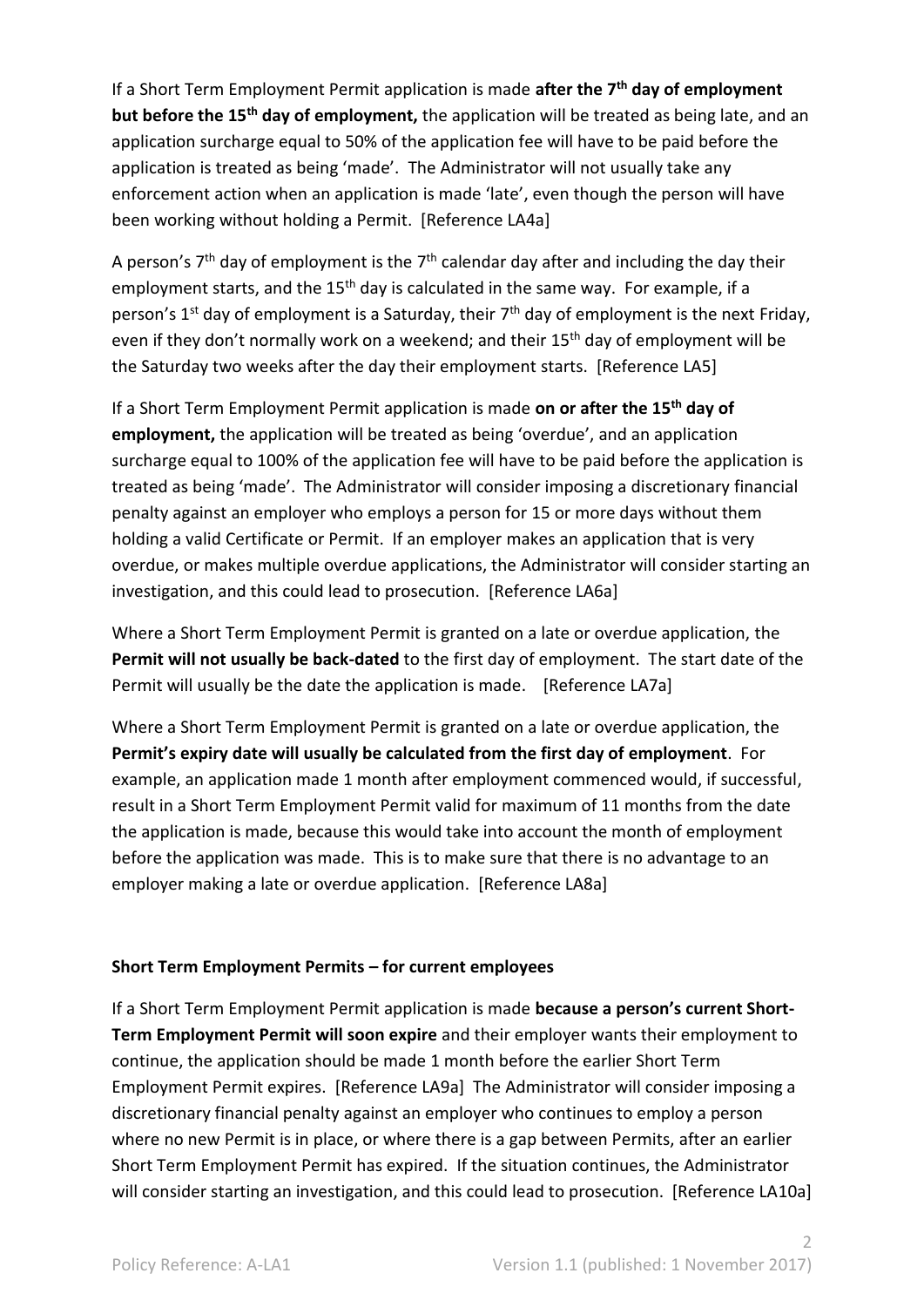If a Short Term Employment Permit application is made because **a person's current Permit is (or will become) invalid by a change of circumstances,** and the employer wants their employment to continue, the application should be made as soon as the employer knows it is needed. [Reference LA11a] The Administrator will consider imposing a discretionary financial penalty against an employer who continues to employ a person where no new Permit is in place, or where the delay between an earlier Permit becoming invalid and a Short Term Employment Permit application being made is unreasonable. If the employment of a person without a valid Permit continues, the Administrator will consider starting an investigation, and this could lead to prosecution. [Reference LA6b]

The Administrator will **consider whether to back-date a Short Term Employment Permit** granted following a change in circumstances relating to the Permit holder. Where the Administrator decides, based on the information available, that the delay between an earlier Permit becoming invalid and a Short Term Employment Permit application being made is reasonable, the Short Term Employment Permit will usually be back-dated. [Reference LA12a] Where the Administrator decides, based on the information available, that the delay between an earlier Permit becoming invalid and a Short Term Employment Permit application being made is unreasonable, the Short Term Employment Permit will not usually be back-dated. [Reference LA13a]

## **Medium Term Employment Permits - for new employees**

Applications for Medium Term Employment Permits for new employees must always be made in advance of their employment starting. [Reference LA14a]

## **Medium Term Employment Permits - for current employees**

If a Medium Term Employment Permit application is made **because the Employment Permit Policy has changed** and an employee holding a Short Term Employment Permit (or an Open Market Employment Permit) might now be granted a Medium Term Employment Permit, the application can be made at any time, and should be made 1 month before the Short Term Employment Permit expires. [Reference LA15a] The Administrator will consider imposing a discretionary financial penalty against an employer who continues to employ a person where no new Permit is in place, or where there is a gap between a Short Term Employment Permit and a Medium Term Employment Permit. If the employment of a person without a valid Permit continues, the Administrator will consider starting an investigation, and this could lead to prosecution. [Reference LA6c]

If a Medium Term Employment Permit application is made because **a person's current Permit is (or will become) invalid by a change of circumstances,** and the employer wants their employment to continue, the application should be made as soon as the employer knows it is needed. [Reference LA11b] The Administrator will consider imposing a discretionary financial penalty against an employer who continues to employ a person

3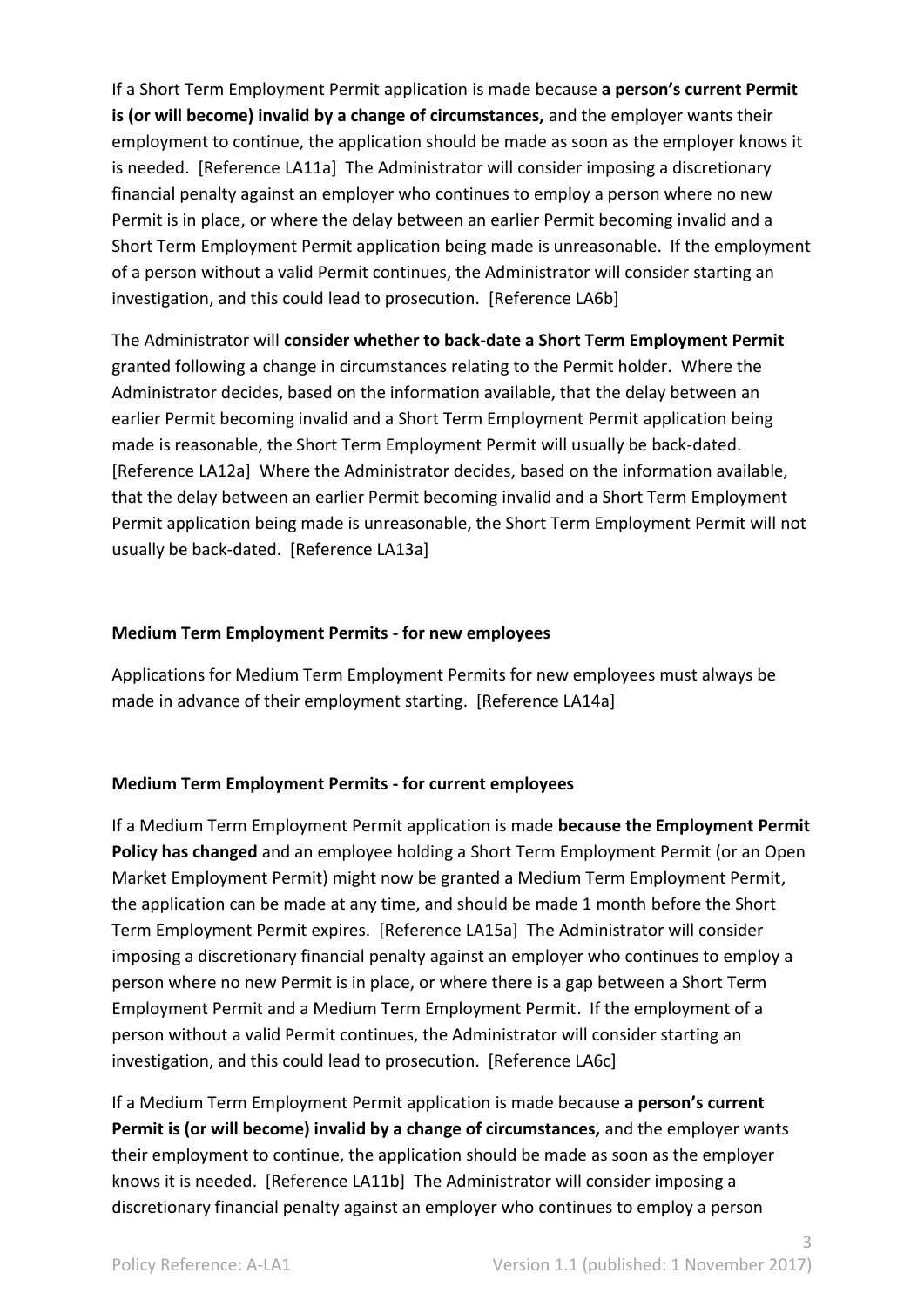where no new Permit is in place, or where the delay between an earlier Permit becoming invalid and a Medium Term Employment Permit application being made is unreasonable. If the employment of a person without a valid Permit continues, the Administrator might consider starting an investigation, and this could lead to prosecution. [Reference LA6d]

The Administrator will **consider whether to back-date a Medium Term Employment Permit** granted following a change in circumstances relating to the Permit holder. Where the Administrator decides, based on the information available, that the delay between an earlier Permit becoming invalid and a Medium Term Employment Permit application being made is reasonable, the Medium Term Employment Permit will usually be back-dated. [Reference LA12b] Where the Administrator decides, based on the information available, that the delay between an earlier Permit becoming invalid and a Medium Term Employment Permit application being made is unreasonable, the Medium Term Employment Permit will not usually be back-dated. [Reference LA13b]

## **Long Term Employment Permits - for new employees**

Applications for Long Term Employment Permits for new employees must always be made in advance. [Reference LA14b]

## **Long Term Employment Permits - for current employees**

If a Long Term Employment Permit application is made **because the Employment Permit Policy has changed** and an employee holding a Short/Medium Term Employment Permit (or an Open Market Employment Permit) might now be granted a Long Term Employment Permit, the application can be made at any time, and should be made 1 month before the Short/Medium Term Employment Permit expires. [Reference LA15b] The Administrator will consider imposing a discretionary financial penalty against an employer who continues to employ a person where no new Permit is in place, or where there is a gap between a Short/Medium Term Employment Permit and a Long Term Employment Permit. If the employment of a person without a valid Permit continues, the Administrator might consider starting an investigation, and this could lead to prosecution. [Reference LA6e]

If a Long Term Employment Permit application is made because **a person's current Permit is (or will become) invalid by a change of circumstances,** and the employer wants their employment to continue, the application should be made as soon as the employer knows it is needed. [Reference LA11c] The Administrator will consider imposing a discretionary financial penalty against an employer who continues to employ a person where no new Permit is in place, or where the delay between an earlier Permit becoming invalid and a Long Term Employment Permit application being made is unreasonable. If the employment of a person without a valid Permit continues, the Administrator might consider starting an investigation, and this could lead to prosecution. [Reference LA6f]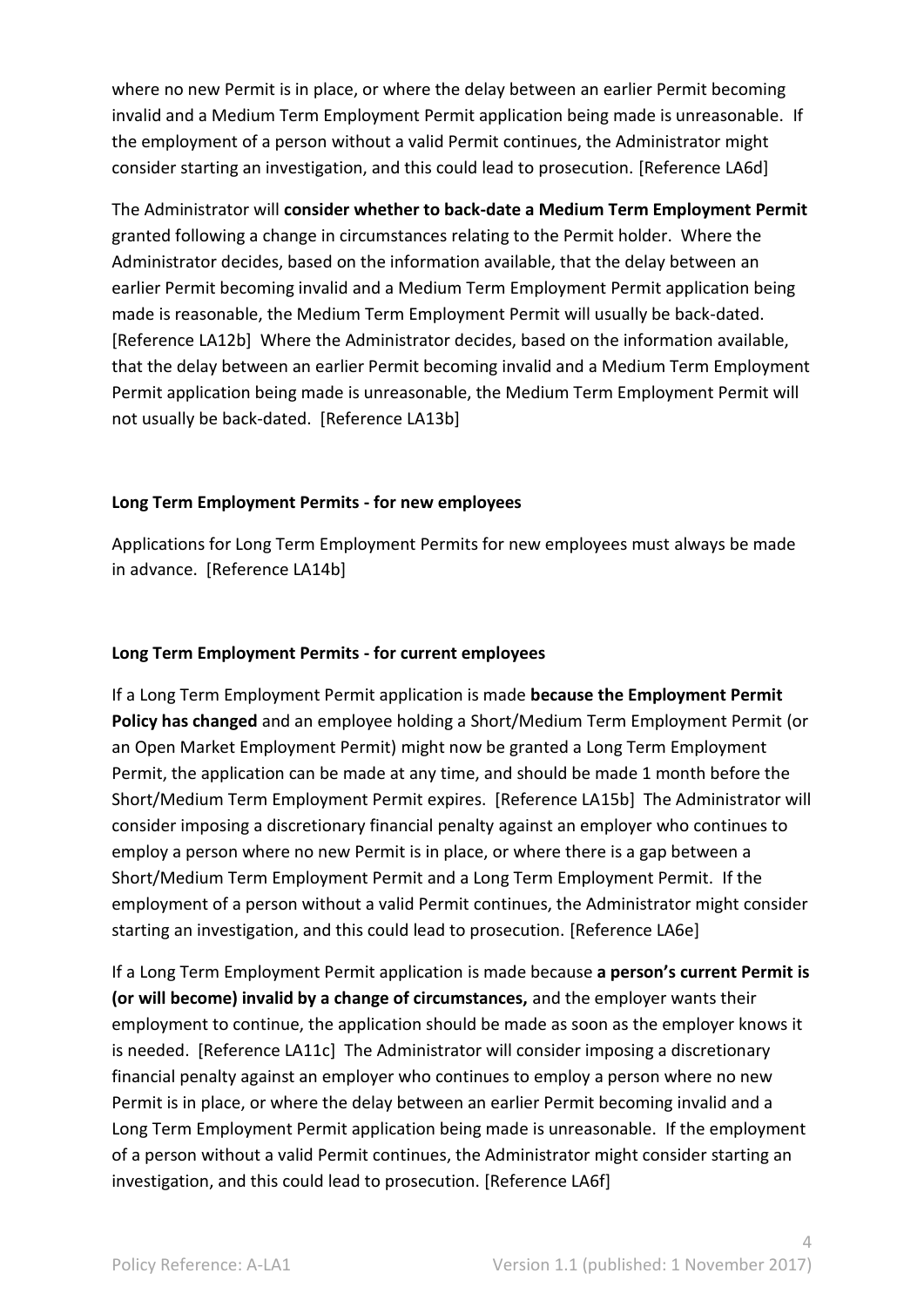The Administrator will **consider whether to back-date a Long Term Employment Permit** granted following a change in circumstances relating to the Permit holder. Where the Administrator decides, based on the information available, that the delay between an earlier Permit becoming invalid and a Long Term Employment Permit application being made is reasonable, the Long Term Employment Permit will usually be back-dated. [Reference LA12c] Where the Administrator decides, based on the information available, that the delay between an earlier Permit becoming invalid and a Long Term Employment Permit application being made is unreasonable, the Long Term Employment Permit will not usually be back-dated. [Reference LA13c]

## **Open Market Employment Permits - applications made after a person starts work**

If an Open Market Employment Permit application is made on or before the 7<sup>th</sup> day of **employment**, the application will be treated as being on time. The Administrator will not take any action when an application is made 'on time', even though the person might have been working without holding a Permit. [Reference LA2b]

A person's  $7<sup>th</sup>$  day of employment is the  $7<sup>th</sup>$  calendar day after and including the day their employment starts. For example, if a person's  $1<sup>st</sup>$  day of employment is a Monday, their  $7<sup>th</sup>$ day of employment is the next Sunday, even if they don't normally work on a weekend. [Reference LA3]

If an Open Market Employment Permit application is made **after the 7 th day of employment but before the 15th day of employment,** the application will be treated as being late, and an application surcharge equal to 50% of the application fee will have to be paid before the application is treated as being 'made'. The Administrator will not usually take any enforcement action when an application is made 'late', even though the person will have been working without holding an Employment Permit. [Reference LA4a]

A person's  $7<sup>th</sup>$  day of employment is the  $7<sup>th</sup>$  calendar day after and including the day their employment starts, and the 15<sup>th</sup> day is calculated in the same way. For example, if a person's 1<sup>st</sup> day of employment is a Saturday, their 7<sup>th</sup> day of employment is the next Friday, even if they don't normally work on a weekend; and their 15<sup>th</sup> day of employment will be the Saturday two weeks after the day their employment starts. [Reference LA5]

If an Open Market Employment Permit application is made **on or after the 15th day of employment,** the application will be treated as being 'overdue', and an application surcharge equal to 100% of the application fee will have to be paid before the application is treated as being 'made'. The Administrator will consider imposing a discretionary financial penalty against an employer who employs a person for 15 or more days without them holding a valid Certificate or Permit. [Reference LA6g]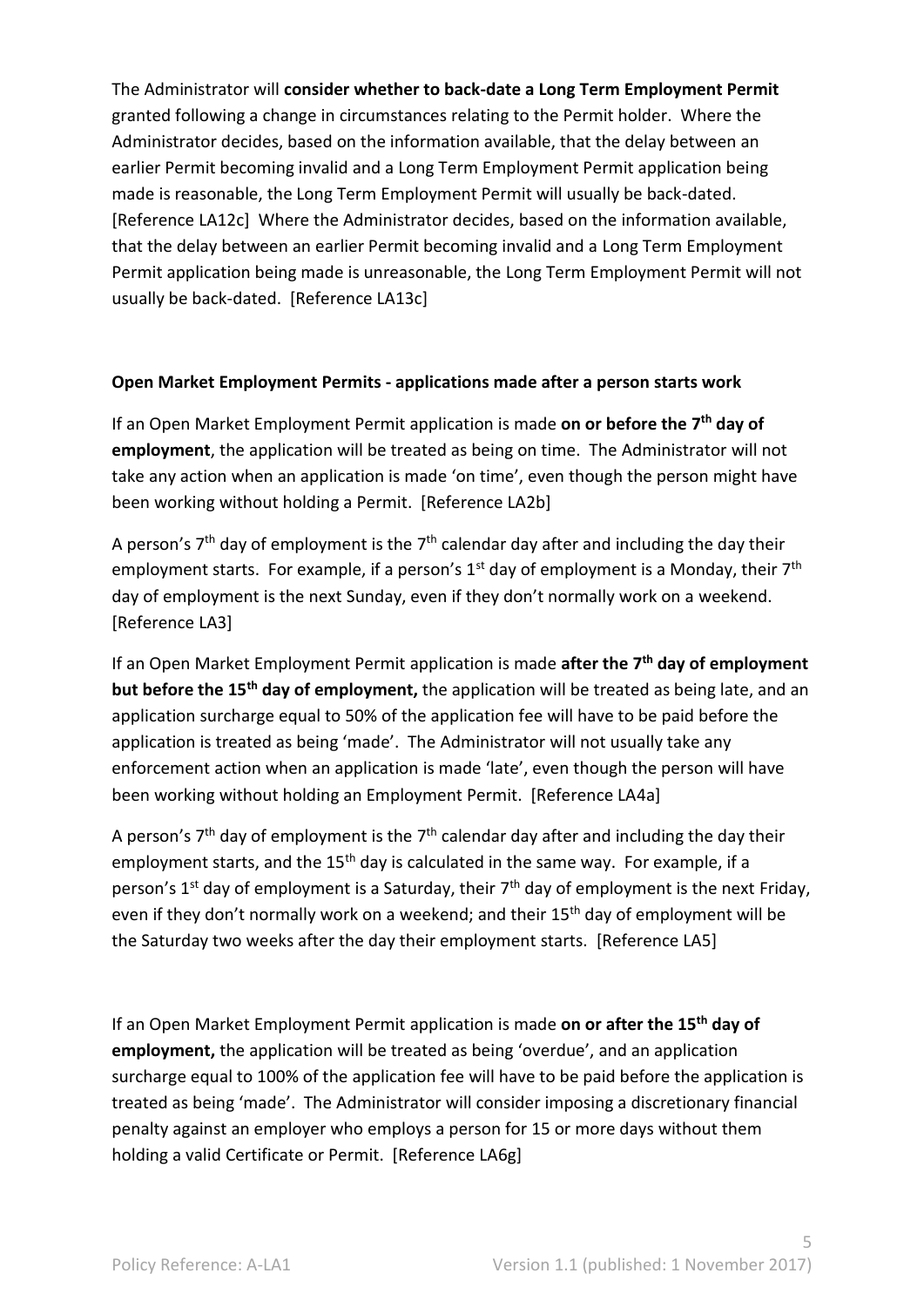Where an Open Market Employment Permit is granted on a late or overdue application, the **Permit will not usually be back-dated** to the first day of employment. The start date of the Permit will usually be the date the application is made. [Reference LA7b]

Where an Open Market Employment Permit is granted on a late or overdue application, the **Permit's expiry date will usually be calculated from the first day of employment**. For example, an application made 1 month after employment commenced would, if successful, result in an Open Market Employment Permit valid for a maximum of 4 years and 11 months from the date the application is made, because this would take into account the month of employment before the application was made. This is to make sure that there is no advantage to an employer making a late or overdue application. [Reference LA8b]

## **Open Market Employment Permits – for current employees**

If an Open Market Employment Permit application is made **because a person's current Open Market Employment Permit will soon expire** and their employer wants their employment to continue (in the case of Part B and C employees, the maximum period of consecutive residence for a live-in employee is 5 years), the application should be made 1 month before the earlier Open Market Employment Permit expires. [Reference LA9b] The Administrator will consider imposing a discretionary financial penalty against an employer who continues to employ a person where no new Permit is in place, or where there is a gap between Permits, after an earlier Open Market Employment Permit has expired. If the employment of a person without a valid Permit continues, the Administrator might consider starting an investigation, and this could lead to prosecution. [Reference LA10b]

If an Open Market Employment Permit application is made because **a person's current Permit is (or will become) invalid by a change of circumstances,** and the employer wants their employment to continue, the application should be made as soon as the employer knows it is needed. [Reference LA11d] The Administrator will consider imposing a discretionary financial penalty against an employer who continues to employ a person where no new Permit is in place, or where the delay between an earlier Permit becoming invalid and an Open Market Employment Permit application being made is unreasonable. If the employment of a person without a valid Permit continues, the Administrator might consider starting an investigation, and this could lead to prosecution. [Reference LA6h]

The Administrator will **consider whether to back-date an Open Market Employment Permit** granted following a change in circumstances relating to the Permit holder. Where the Administrator decides, based on the information available, that the delay between an earlier Permit becoming invalid and an Open Market Employment Permit application being made is reasonable, the Open Market Employment Permit will usually be back-dated. [Reference LA12d] Where the Administrator decides, based on the information available, that the delay between an earlier Permit becoming invalid and an Open Market Employment Permit application being made is unreasonable, the Open Market Employment Permit will not usually be back-dated. [Reference LA13d]